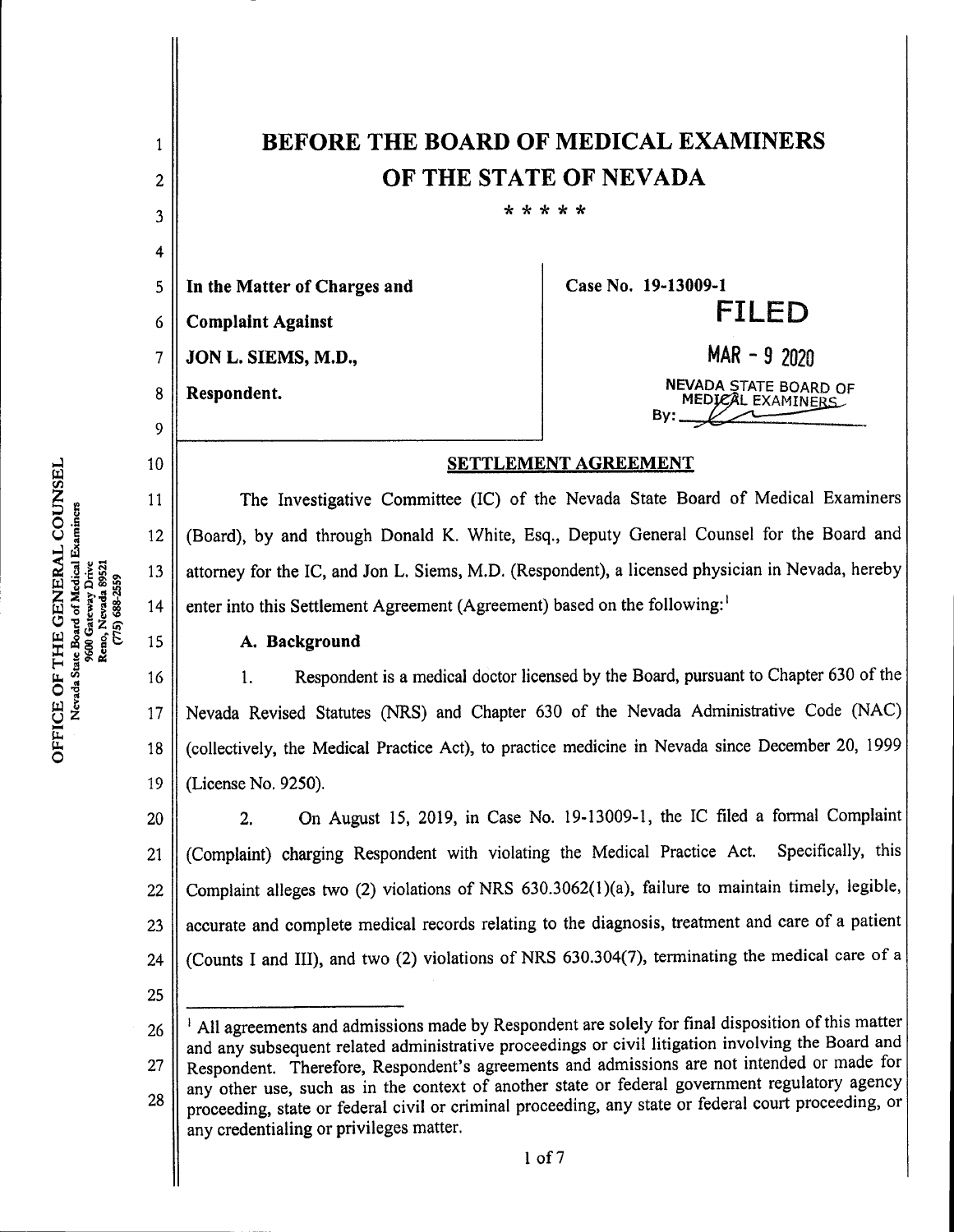patient without adequate notice or without making other arrangements for the continued care of the patient(Counts II and IV). 1 2

3. By reason of the foregoing, Respondent is subject to discipline by the Board as provided in NRS 630.352. 3 4

4. Respondent was properly served with a copy of the Complaint, has reviewed and understands the Complaint, and has had the opportunity to consult with competent counsel concerning the nature and significance of the Complaint. 5 6 7

5. Respondent is hereby advised of his rights regarding this administrative matter, and of his opportunity to defend against the allegations in the Complaint. Specifically, Respondent has certain rights in this administrative matter as set out by the United States Constitution, the Nevada Constitution, the Medical Practice Act, the Nevada Open Meeting Law (OML), which is contained in NRS Chapter 241, and the Nevada Administrative Procedure Act (APA) applicable to certain regulatory bodies, which is contained in NRS Chapters 233B and 622A. These rights include the right to a formal hearing on the allegations in the Complaint, the right to representation by counsel, at his own expense, in the preparation and presentation of his defense, the right to confront and crossexamine the witnesses and evidence against him, the right to written findings of fact, conclusions of law and order reflecting the final decision of the Board, and the right to judicial review of the Board's order, if the decision is adverse to him. 8 9 10 11 12 13 14 15 16 17 18

6.Respondent understands that, under the Board's charge to protect the public by regulating the practice of medicine, the Board may take disciplinary action against Respondent's license, including license probation, license suspension, license revocation and imposition of administrative fines, as well as any other reasonable requirement or limitation, if the Board concludes that Respondent violated one or more provisions of the Medical Practice Act. Figure 1986. The statistics as well as any other reasonable requirement of infinition, it are board<br>les that Respondent violated one or more provisions of the Medical Practice Act.<br>7. Respondent understands and agrees that 19 20 21 22 23

Respondent and the IC, is not with the Board, and that the IC will present this Agreement to the Board for consideration in open session at a duly noticed and scheduled meeting. Respondent understands that the IC shall advocate for the Board's approval of this Agreement, but that the Board has the right to decide in its own discretion whether or not to approve this Agreement. 24 25 26 27 28

O

2 of 7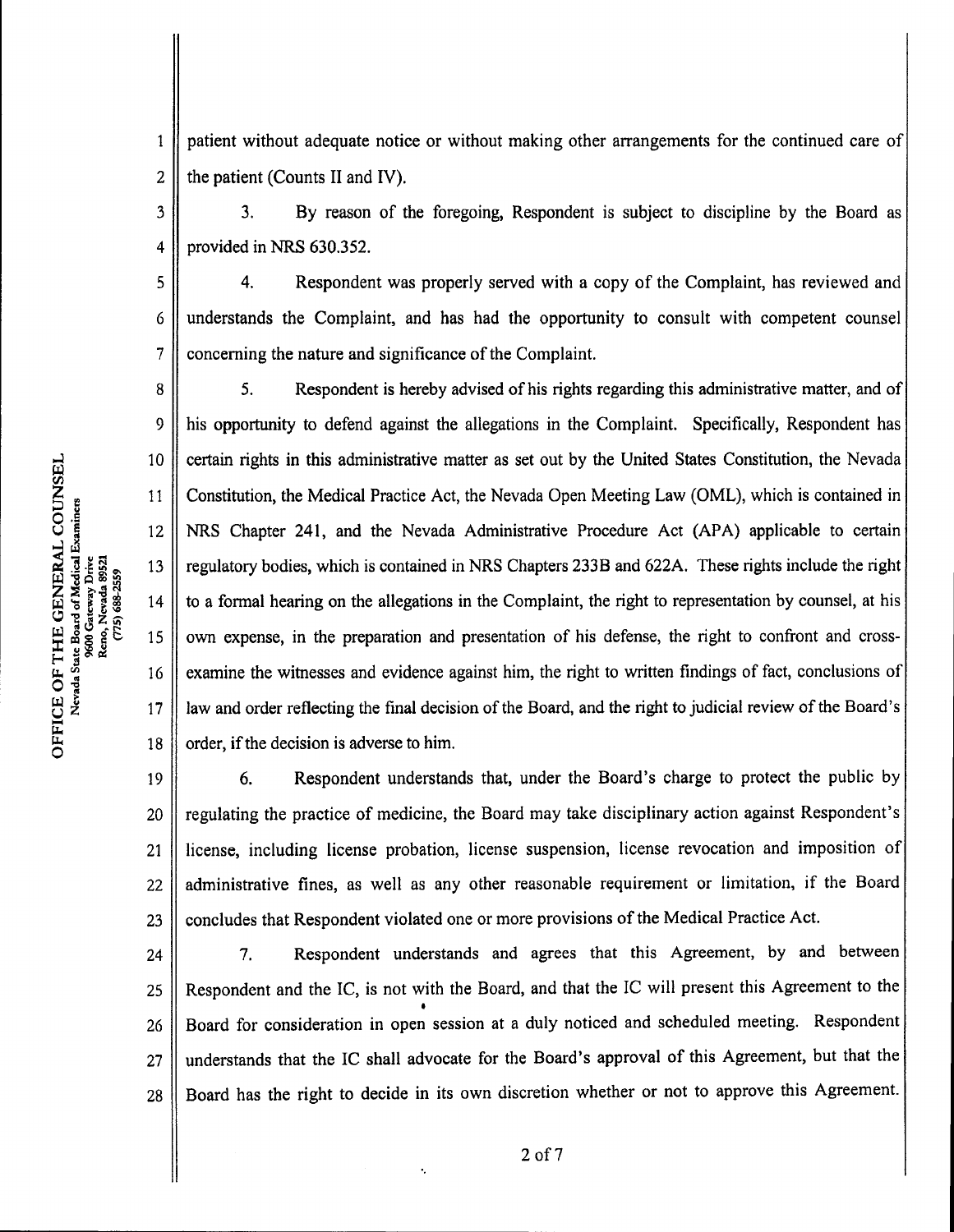$\mathbf{1}$ Respondent further understands and agrees that if the Board approves this Agreement, then the terms and conditions enumerated below shall be binding and enforceable upon him and the Board.  $\overline{c}$ 

## B. Terms&Conditions

NOW, THEREFORE, in order to resolve the matters addressed herein, i.e., the 4 5 matters with regard to the Complaint, Respondent and the IC hereby agree to the following terms and conditions: 6

1. Jurisdiction. Respondent was, and at all times relevant to the Complaint, a  $\overline{7}$ physician licensed to practice medicine in Nevada subject to the jurisdiction ofthe Board as set 8 9 forth in the Medical Practice Act.

2. Representation by Counsel/Knowing, Willing and Intelligent Agreement. Respondent acknowledges he is not represented by counsel, and wishes to resolve the matters addressed herein without counsel. Respondent agrees that if representation by counsel in this matter materially changes prior to entering into this Agreement and for the duration of this Agreement, that counsel for the IC will be timely notified of the material change. Respondent agrees that he knowingly, willingly and intelligently enters into this Agreement without the advice of legal counsel. 15 16 14 13 12 10 11

3. Waiver of Rights. In connection with this Agreement, and the associated terms and conditions, Respondent knowingly, willingly and intelligently waives all rights in connection with this administrative matter. Respondent hereby knowingly, willingly and intelligently waives all rights arising under the United States Constitution, the Nevada Constitution, the Medical Practice Act, the OML, the APA, and any other legal rights that may be available to him or that may apply to him in connection with the administrative proceedings resulting from the Complaint filed in this matter, including defense of the Complaint, adjudication of the allegations set forth in the Complaint, and imposition of any disciplinary actions or sanctions ordered by the Board. Respondent agrees to settle and resolve the allegations of the Complaint as set out by this Agreement, without a hearing or any further proceedings and without the right to judicial review. dent agrees to settle and resolve the allegations of the Complaint as set out by this<br>hent, without a hearing or any further proceedings and without the right to judicial review.<br>4. Acknowledgement of Reasonable Basis to P 25 26 24 22 23 21 20 18 19 17

that the IC believes it has a reasonable basis to allege that Respondent engaged in conduct that is 27 28

 $\overline{3}$ 

O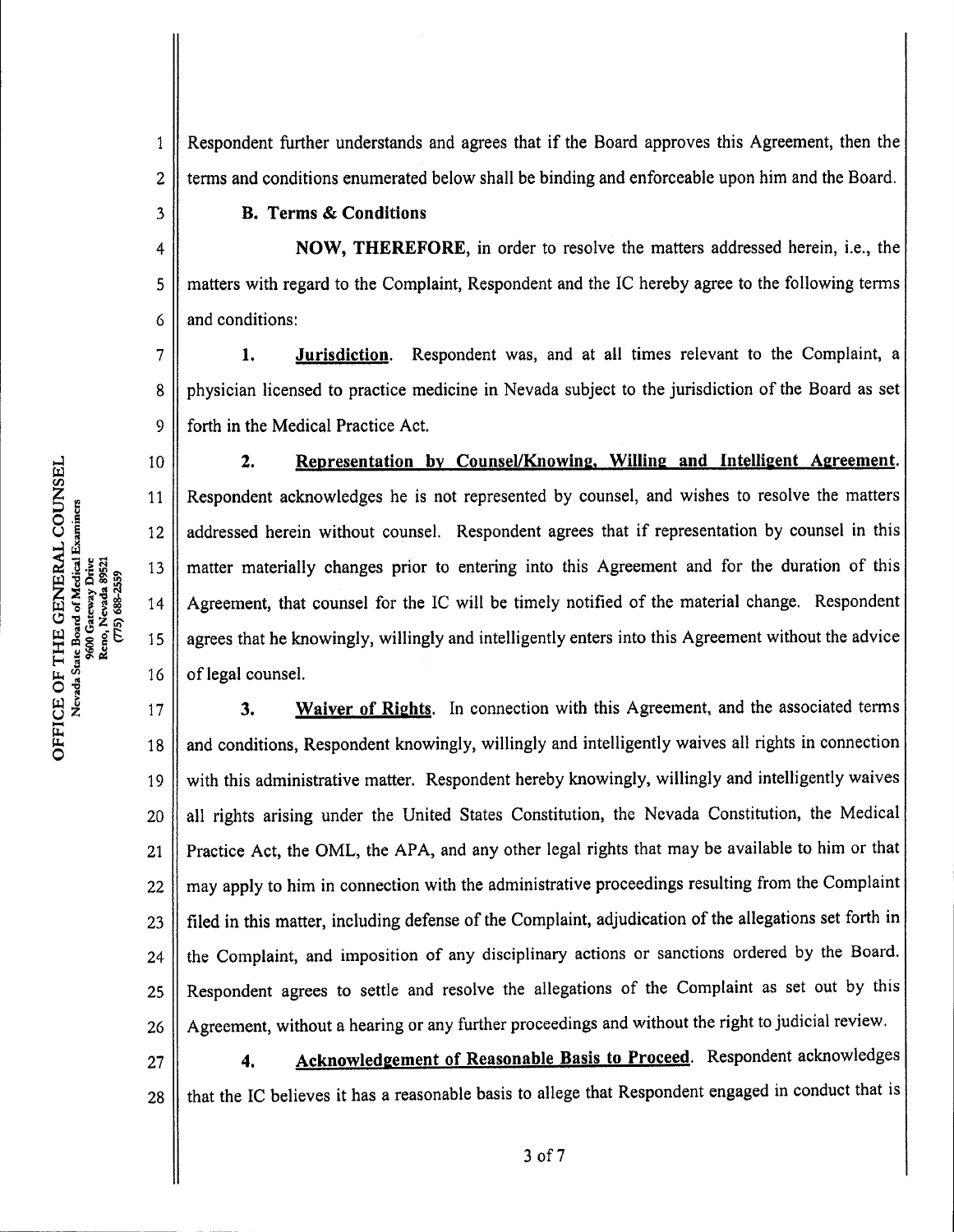grounds for discipline pursuant to the Medical Practice Act. The IC acknowledges Respondent is not admitting that the IC's claims/counts as alleged in the Complaint have merit. Respondent is agreeing to resolve this matter to avoid the costs of a hearing and potential subsequent litigation. Although epithelial ingrowth and its treatment, including surgery, were addressed in the original Lasik consent form, the consent form did not specify laser as the specific treatment modality to be used, and Respondent treated both patients for epithelial ingrowth throughout several followup visits. Respondent asserts ifthis matter were to proceed to hearing, he has evidence, witnesses, expert witness(es) and defenses to the counts/claims alleged in the Complaint, but for the purposes of resolving the matter and for no other purpose, Respondent waives the presentation of evidence, witnesses, expert witnesses, and defenses in order to effectuate this Agreement. 1 2 3 4 5 6 7 8 9 10

5. Consent to Entry of Order. In order to resolve this Complaint pending against Respondent, Respondent hereby agrees that the Board may issue an order finding that Respondent engaged in conduct that is grounds for discipline pursuant to the Medical Practice Act. Accordingly, the following terms and conditions are hereby agreed upon: 11 12 13 14

a. Respondent admits to Counts I and III, failure to maintain timely, legible, accurate and complete medical records relating to the diagnosis, treatment and care of a patient (a violation of NRS  $630.3062(1)(a)$ , of the Complaint. 15 16 17

b. Respondent will pay the costs and expenses incurred in the investigation and prosecution of this matter within sixty (60) days of the Board's acceptance, adoption and approval of this Agreement, the current amount being \$6,972.11, not including any costs that may be necessary to finalize this Agreement. 18 19 20 21

c. For Counts I and III, Respondent shall pay a fine of Five Hundred Dollars  $($500.00)$  each for a total of One Thousand Dollars  $($1,000.00)$  within sixty (60) days of the Board's acceptance, adoption and approval of this Agreement. 22 23 24

d. Respondent shall complete four (4) hours of continuing medical education (CME) related to the subject matter of maintining proper medical records within six (6) months from the date of the Board's acceptance, adoption and approval of this Agreement. The aforementioned four (4) hours ofCME shall be in addition to any CME requirements that are regularly imposed upon 25 26 27 28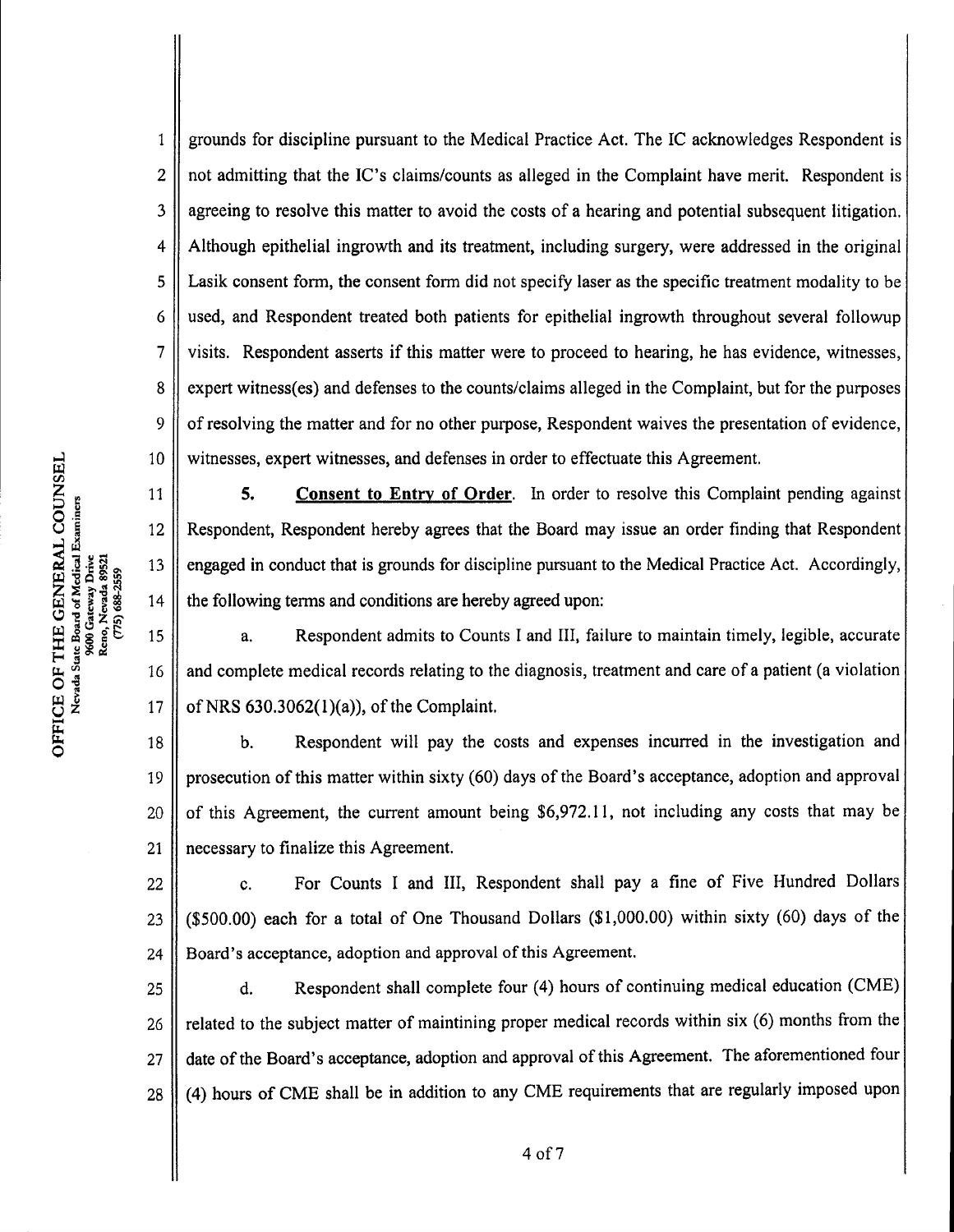Respondent as a condition of licensure in the State of Nevada and shall be approved by the Board prior to their completion. 1 2

e. This Agreement shall be reported to the appropriate entities and parties as required by law, including, but not limited to, the National Practitioner Data Bank. F. This Agreement shall be reported to the appropriate entirely<br>including, but not limited to, the National Practitioner Data Band<br>f. Respondent shall receive a Public Letter of Reprimand.

f. Respondent shall receive a Public Letter of Reprimand.<br>g. Counts II and IV, terminating the medical care of a patient without adequate notice or without making other arrangements for the continued care ofthe patient, shall be dismissed with prejudice, and this Agreement shall encompass the resolution of the formal disciplinary case currently before the Board. 6 7 8 9

6. Release From Liability. In execution of this Agreement, Respondent understands 10 and agrees that the State of Nevada, the Board, and each of its members, staff, counsel, 11 investigators, experts, peerreviewers, committees, panels, hearing officers, consultants and agents 12 13 are immune from civil liability for any decision or action taken in good faith in response to information acquired by the Board. NRS  $630.364(2)(a)$ . Respondent agrees to release the State of 14 Nevada, the Board, and each of its members, staff, counsel, investigators, experts, peer reviewers, 15 committees, panels, hearing officers, consultants and agents from any and all manner of actions, 16 causes of action, suits, debts, judgments, executions, claims and demands whatsoever, known and 17 unknown, in law or equity, that Respondent ever had, now has, may have or claim to have, against 18 any or all of the persons, government agencies or entities named in this paragraph arising out of, 19 or by reason of, this investigation, this Agreement, or the administration of the case referenced 20 herein. 21

7. Procedure for Adoption of Agreement. The IC and counsel for the IC shall recommend approval and adoption of the terms and conditions of this Agreement by the Board in resolution of this Complaint. In the course of seeking Board acceptance, approval and adoption of this Agreement, counsel for the IC may communicate directly with the Board staff and the adjudicating members of the Board. 22 23 24 25 26

Respondent acknowledges that such contacts and communications may be made or conducted ex parte, without notice or opportunity to be heard on his part until the public Board 27 28

w

3

4

5

5 of 7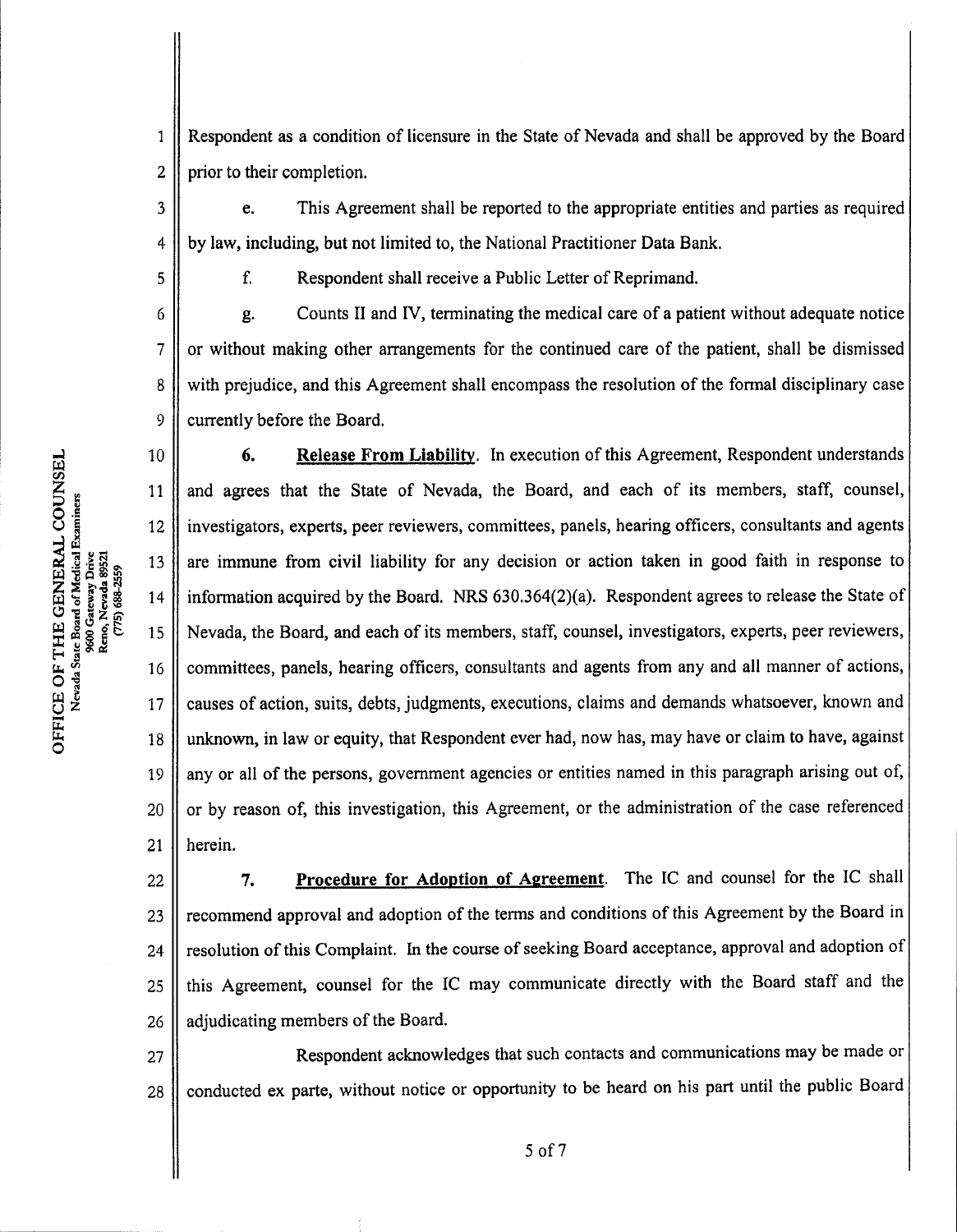meeting where this Agreement is discussed, and that such contacts and communications may include, but may not be limited to, matters concerning this Agreement, the Complaint and any and all information of every nature whatsoever related to this matter. The IC and its counsel agree that Respondent may appear at the Board meeting where this Agreement is discussed and, if requested, respond to any questions that may be addressed to the IC or the IC's counsel. 1 2 3 4 5

6

8. Effect of Acceptance of Agreement by Board. In the event the Board accepts, approves and adopts this Agreement, the Board shall issue a final order, making this Agreement an order of the Board, and, pending full compliance with the terms herein, the case shall be closed. 7 8

9. Effect of Rejection of Agreement by Board. In the event the Board does not<br>9. Effect of Rejection of Agreement by Board. In the event the Board does not accept, approve and adopt this Agreement, this Agreement shall be null, void and of no force and effect except as to the following agreement regarding adjudications:  $(1)$  Respondent agrees that, notwithstanding rejection of this Agreement by the Board, nothing contained in this Agreement and nothing that occurs pursuant to efforts of the IC to seek the Board's acceptance of this Agreement shall disqualify any member of the adjudicating panel of the Board from considering this Complaint and from participating in disciplinary proceedings against Respondent, including adjudication of this case; and (2) Respondent further agrees that he shall not seek to disqualify any such member absent evidence of bad faith. 9 10 11 12 13 14 15 16 17

10. Binding Effect. If approved by the Board, Respondent understands that this Agreement is a binding and enforceable contract upon Respondent and the Board. 18 19

11. Forum Selection Clause. The parties agree that in the event either party is required to seek enforcement of this Agreement in district court, the parties consent to such jurisdiction and agree that exclusive jurisdiction shall be in the Second Judicial District Court, State of Nevada, Washoe County. 20 21 22 23

12. Attorneys' Fees and Costs. The parties agree that in the event an action is commenced in district court to enforce any provision of this Agreement, the prevailing party shall be entitled to recover reasonable attorneys' fees and costs. 24 25 26

13. Failure to Comply With Terms. Should Respondent fail to comply with any term or condition ofthis Agreement once the Agreement has been accepted, approved and adopted by 27 28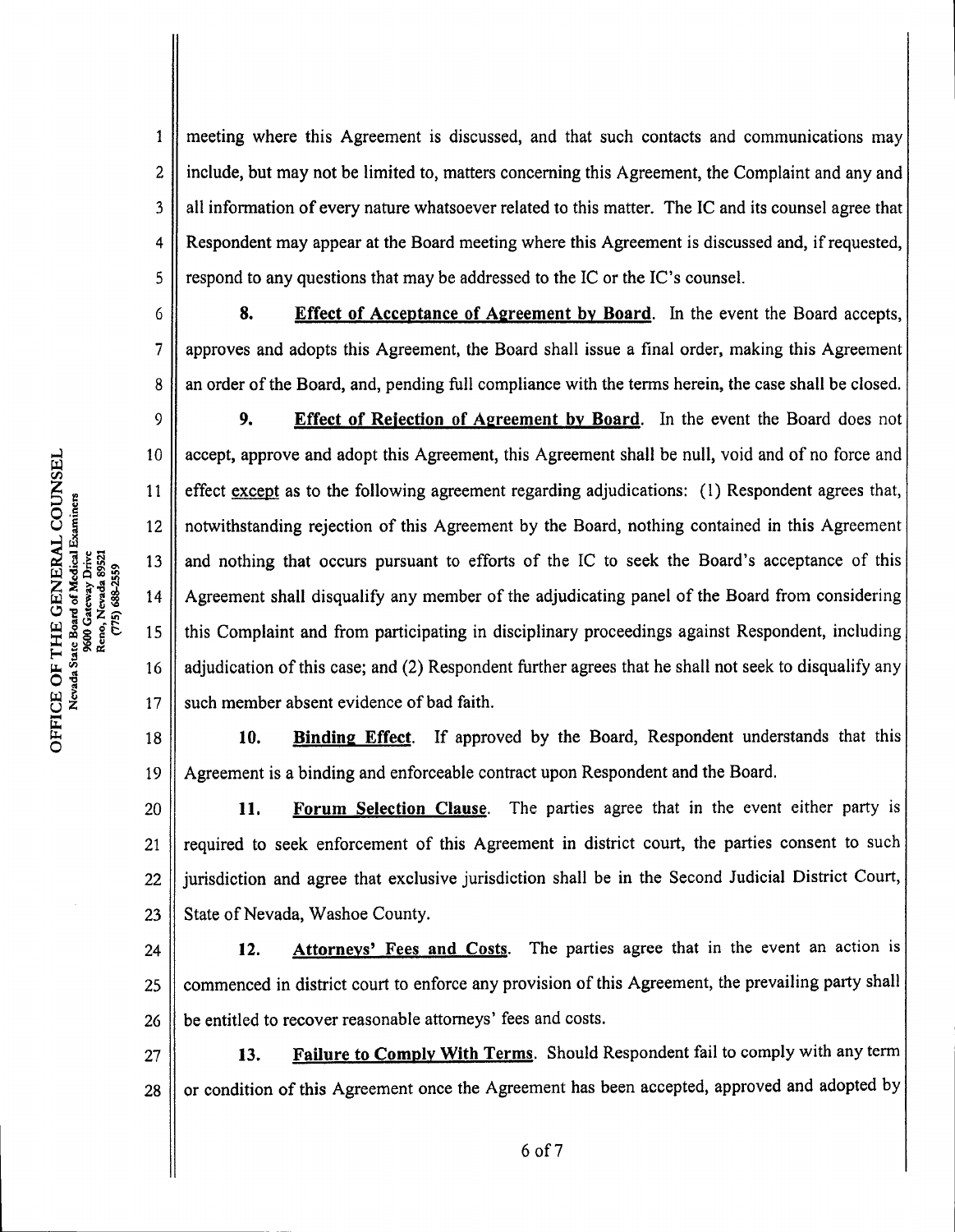the Board, the IC shall be authorized to immediately suspend Respondent's license to practice medicine in Nevada pending an Order to Show Cause Hearing, which will be duly noticed. Failure to comply with the terms of this Agreement, including failure to pay any fines, costs, expenses or fees owed to the Board, is a failure to comply with an order of the Board, which may result in additional disciplinary action being taken against Respondent. NRS  $630.3065(2)(a)$ . 1 2 3 4 5

Further, Respondent's failure to remit payment to the Board for monies agreed to be paid as a condition of this Agreement may subject Respondent to any civil and administrative collection efforts available.

Dated this  $6$  day of  $\overline{1}$ INVESTIGATIVE COMMITTEE OF THE NEVADA STATE BOARD OF MEDICAL EXMINERS By: Donald K. White, Esq., Deputy General Counsel DE/LEMBER, 2019. Dated this  $|V|$ day, By: Jon(L. Siems, M.D Respondent STATE OF NEVADA COUNTY OF CLAXILK :ss. MARIA LORENZO NOTARY PUBLIC STATE OF NEVADA Commission Expires: 04-27-2020 Certificate No: 99-57380-1 **SUBSCRIBED and SWORN to before me**<br>this  $\frac{114}{100}$  of *MUM/DEIL*, 2019. NOTA<sub>A</sub> <sup>7</sup> of7

w /^Nevada State Board of Medical Examiners  ${\rm \bf C}$   ${\rm \bf C}$ <br>Sxamin 9600 Gateway Drive<br>Reno, Nevada 8952 (775) 688-2559 TCE<br>Neva

5<br>Ö

6

7

8

9

10

11

12

13

14

15

16

17

18

19

20

21

22

23

24

25

26

27

28